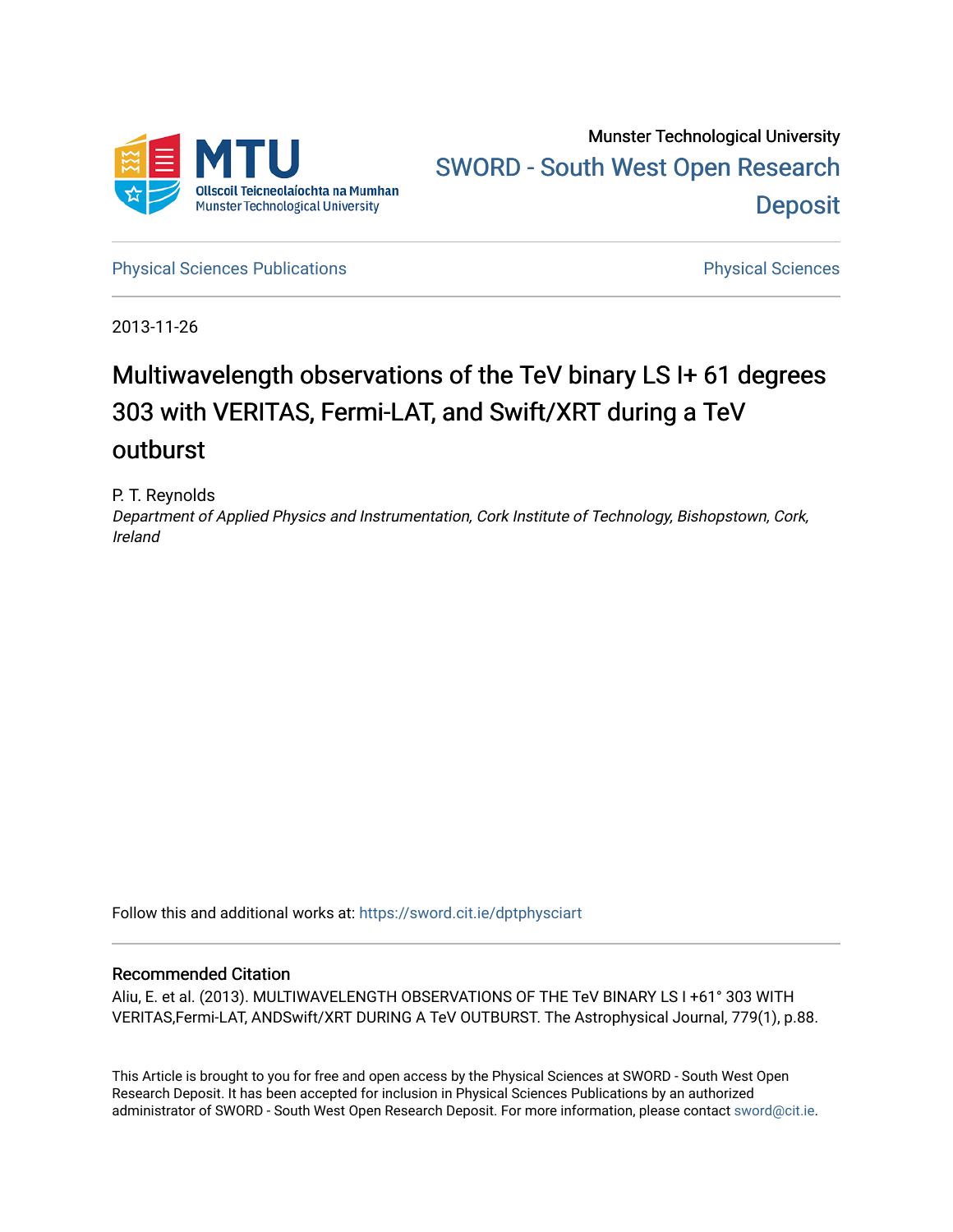## MULTIWAVELENGTH OBSERVATIONS OF THE TeV BINARY LS I +61◦ 303 WITH VERITAS, *Fermi*-LAT, AND *Swift/*XRT DURING A TeV OUTBURST

E. ALIU<sup>1</sup>, S. Archambault<sup>2</sup>, B. Behera<sup>3</sup>, K. Berger<sup>4</sup>, M. Beilicke<sup>5</sup>, W. Benbow<sup>6</sup>, R. Bird<sup>7</sup>, A. Bouvier<sup>8</sup>, V. Bugaev<sup>5</sup>, M. CERRUTI<sup>6</sup>, X. CHEN<sup>3,9</sup>, L. CIUPIK<sup>10</sup>, M. P. CONNOLLY<sup>11</sup>, W. CUI<sup>12</sup>, J. DUMM<sup>13</sup>, A. FALCONE<sup>14</sup>, S. FEDERICI<sup>3,9</sup>, Q. FENG<sup>12</sup>, J. P. FINLEY<sup>12</sup>, P. FORTIN<sup>6</sup>, L. FORTSON<sup>13</sup>, A. FURNISS<sup>8</sup>, N. GALANTE<sup>6</sup>, G. H. GILLANDERS<sup>11</sup>, S. GRIFFIN<sup>2</sup>, S. T. GRIFFITHS<sup>15</sup>, J. Grube<sup>10</sup>, G. Gyuk<sup>10</sup>, D. Hanna<sup>2</sup>, J. Holder<sup>4</sup>, G. Hughes<sup>3</sup>, T. B. Humensky<sup>1</sup>, P. Kaaret<sup>15</sup>, M. Kertzman<sup>16</sup>, Y. Khassen<sup>7</sup>, D. KIEDA<sup>17</sup>, F. KRENNRICH<sup>18</sup>, M. J. LANG<sup>11</sup>, G. MAIER<sup>3</sup>, P. MAJUMDAR<sup>19,20</sup>, S. MCARTHUR<sup>21</sup>, A. McCann<sup>22</sup>, P. MORIARTY<sup>23</sup>, R. MUKHERJEE<sup>1</sup>, A. O'FAOLÁIN DE BHRÓITHE<sup>7</sup>, R. A. Ong<sup>19</sup>, A. N. OTTE<sup>24</sup>, N. PARK<sup>21</sup>, J. S. PERKINS<sup>25</sup>, M. POHL<sup>3,9</sup>, A. POPKOW<sup>19</sup>, H. Prokoph<sup>3</sup>, J. Quinn<sup>7</sup>, K. Ragan<sup>2</sup>, J. Rajotte<sup>2</sup>, G. Ratliff<sup>10</sup>, P. T. Reynolds<sup>26</sup>, G. T. Richards<sup>24</sup>, E. Roache<sup>6</sup>, G. H. SEMBROSKI<sup>12</sup>, F. SHEIDAEI<sup>17</sup>, C. SKOLE<sup>3</sup>, A. W. SMITH<sup>17</sup>, D. STASZAK<sup>2</sup>, I. TELEZHINSKY<sup>3,9</sup>, J. TYLER<sup>2</sup>, A. VARLOTTA<sup>12</sup>, S. VINCENT<sup>3</sup>, S. P. WAKELY<sup>21</sup>, T. C. WEEKES<sup>6</sup>, A. WEINSTEIN<sup>18</sup>, R. WELSING<sup>3</sup>, A. ZAJCZYK<sup>5</sup>, AND B. ZITZER<sup>27</sup><br><sup>1</sup> Physics Department, Columbia University, New York, NY 10027, USA <sup>2</sup> Physics Department, McGill University, Montreal, QC H3A 2T8, Canada<br><sup>3</sup> DESY, Platanenallee 6, D-15738 Zeuthen, Germany<br><sup>4</sup> Department of Physics and Astronomy and the Bartol Research Institute, University of Delaware <sup>12</sup> Department of Physics, Purdue University, West Lafayette, IN 47907, USA<br><sup>13</sup> School of Physics and Astronomy, University of Minnesota, Minneapolis, MN 55455, USA<br><sup>14</sup> Department of Astronomy and Astrophysics, 525 Dav <sup>16</sup> Department of Physics and Astronomy, DePauw University, Greencastle, IN 46135-0037, USA<br>
<sup>17</sup> Department of Physics and Astronomy, University of Utah, Salt Lake City, UT 84112, USA; [aw.smith@utah.edu,](mailto:aw.smith@utah.edu) sheidaei@physic *Received 2013 July 12; accepted 2013 October 22; published 2013 November 26* ABSTRACT We present the results of a multiwavelength observational campaign on the TeV binary system LS I +61◦ 303 with the VERITAS telescope array (*>*200 GeV), *Fermi*-LAT (0.3–300 GeV), and *Swift/*XRT (2–10 keV). The data were taken from 2011 December through 2012 January and show a strong detection in all three wavebands. During this period VERITAS obtained 24.9 hr of quality selected livetime data in which LS I +61◦ 303 was detected at a

statistical significance of 11.9*σ*. These TeV observations show evidence for nightly variability in the TeV regime at a post-trial significance of 3.6*σ*. The combination of the simultaneously obtained TeV and X-ray fluxes do not demonstrate any evidence for a correlation between emission in the two bands. For the first time since the launch of the *Fermi* satellite in 2008, this TeV detection allows the construction of a detailed MeV–TeV spectral energy distribution from LS I +61◦ 303. This spectrum shows a distinct cutoff in emission near 4 GeV, with emission seen by the VERITAS observations following a simple power-law above 200 GeV. This feature in the spectrum of LS I +61◦ 303, obtained from overlapping observations with *Fermi*-LAT and VERITAS, may indicate that there are two distinct populations of accelerated particles producing the GeV and TeV emission.

*Key words:* acceleration of particles – binaries: general – gamma rays: stars – relativistic processes – X-rays: binaries

### 1. INTRODUCTION

The high-mass X-ray binary LS I +61 $\degree$  303 is perhaps the most studied member of a surprisingly small class of X-ray binary systems which are also known sources of TeV emission. Despite many years of observations across the electromagnetic spectrum, the system remains, in some respects, poorly characterized. Known to be the pairing of a massive B0 Ve star and a compact object of unknown nature (Casares et al. [2005;](#page-7-0) Hutchings & Crampton [1981\)](#page-7-0), LS I +61◦ 303 has been known historically for its energetic outbursts at radio, X-ray, GeV, and TeV wavelengths (Abdo et al. [2009a;](#page-7-0) Acciari et al. [2008;](#page-7-0) Albert et al. [2006;](#page-7-0) Gregory [2002;](#page-7-0) Greiner & Rau [2001;](#page-7-0) Harrison et al. [2000;](#page-7-0) Zhang et al. [2010\)](#page-7-0), all of these showing correlation with the 26.5 day orbital cycle of the compact object. Radial velocity measurements show the orbit to be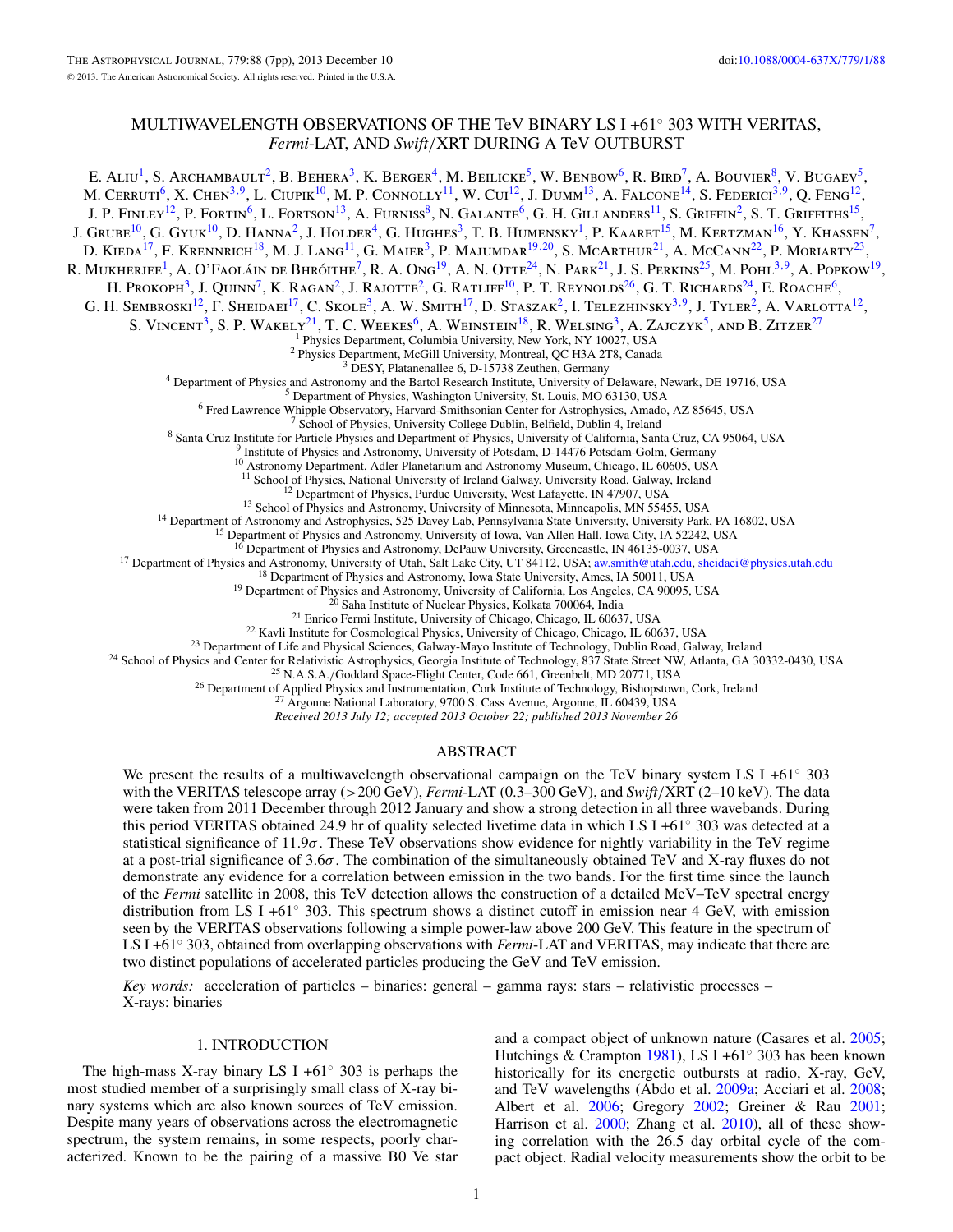elliptical ( $e = 0.537 \pm 0.034$ ), with periastron passage occurring around phase  $\phi = 0.275$ , apastron passage at  $\phi = 0.775$ , superior conjunction at  $\phi = 0.081$ , and inferior conjunction at  $\phi = 0.313$  (Aragona et al. [2009\)](#page-7-0). Although it should be noted that all of the orbital parameters of LS I +61 $\degree$  303 are subject to some uncertainty as the inclination of the system is not precisely known.

Observations in the non-thermal regime have managed to illustrate some key phenomena. Extensive observations by both *RXTE* and *Swift/*XRT have provided a wealth of X-ray data which show a regular emission period consistent with the orbital period (Smith et al. [2009;](#page-7-0) Esposito et al. [2007\)](#page-7-0). The modulation of this X-ray peak is seen on multiple timescales, from individual orbits up to several years; most importantly, a modulation on a  $\sim$ 4.5 yr timescale (Li et al. [2012;](#page-7-0) Chernyakova et al. [2012\)](#page-7-0) has been observed in the hard X-ray band, reminiscent of the well known 4.5 yr modulation of the radio period (Gregory [2002\)](#page-7-0). However, a definitive link between the particle acceleration processes producing the radio emission and those producing the X-ray emission is still lacking. An additional feature of the system is the possible association of short (*<*0.1s), high luminosity X-ray bursts from the system (de Pasquale et al. [2008;](#page-7-0) Burrows [2012\)](#page-7-0) which have been interpreted as the result of the emission from a high magnetic field neutron star (Papitto et al. [2012\)](#page-7-0). Further observations of such behavior from the system in the X-ray band, definitively linked to LS I +61 $\degree$  would solidify this association.

In the GeV band, LS I +61 $\degree$  303 was one of the few nonpulsar galactic objects firmly identified in the initial *Fermi*-LAT Bright Source List with an average flux of  $(0.82 \pm 0.03<sub>stat</sub> \pm 1)$  $0.07<sub>svst</sub>$   $\times$  10<sup>-6</sup>  $\gamma$  cm<sup>-2</sup> s<sup>-1</sup> above 100 MeV (Abdo et al. [2009a\)](#page-7-0). The spectrum showed an exponential cutoff at  $6.3 \pm 1.1_{stat} \pm 1.1_{stat}$ 0.4<sub>sys</sub> GeV and a photon index of  $\Gamma = 2.21 \pm 0.04_{stat} \pm 0.06_{sys}$ . In the first 8 months of LAT data, the source demonstrated a clear modulation of GeV emission with a period of ∼26.5 days, compatible with the radio period. The highest GeV fluxes were measured around phase  $\phi = 0.4$ , close to periastron. However, subsequent analysis of ∼4.5 yr of *Fermi*-LAT data shows clear evidence for long term variability of the mean orbital flux along with the apparent disappearance of its previously observed orbital modulation (Hadasch et al. [2012\)](#page-7-0). This long term variability has recently been elucidated in Ackermann et al. [\(2013\)](#page-7-0), where the *Fermi*-LAT Collaboration shows a detection of the ∼4.5 yr modulation of the GeV flux around apastron, consistent with the modulation seen in both radio and X-rays.

As a TeV source, the system has presented puzzling behavior. Initial detections in 2006–2007 by both the VERITAS and MAGIC collaborations (Albert et al. [2006;](#page-7-0) Acciari et al. [2008\)](#page-7-0) over many orbital cycles showed the source to be a variably bright TeV source, with emission peaking around apastron passage. Subsequent observations in 2008–2010 (Acciari et al. [2011\)](#page-7-0) showed no evidence for emission during these previously detected phases, instead only detecting the source at a lower TeV flux near the periastron passage of a single orbit. The connection between the observed emission in different energy bands is not clear; initial detections of a correlation between the TeV and X-ray fluxes (Anderhub et al. [2009\)](#page-7-0) were not seen in later observations. Additionally, previous observations have not shown the GeV and TeV emission from the system to be strongly correlated either (Acciari et al. [2011\)](#page-7-0).

As is the case with many TeV sources, the models to explain observed emission consist of both leptonic (inverse

Compton scattering) and hadronic (pion decay resulting from relativistic proton interactions) variations. LS I +61 $\degree$  303 is certainly no different in this respect, however, the confusion between emission models is compounded by an ambiguity in what type of engine actually powers the particle acceleration. LS I +61<sup>°</sup> 303 was originally thought to be a microquasar system due to the observation of what appeared to be extended radio jets (Massi et al. [2001\)](#page-7-0). In this scenario, emission from the system is powered by a variably fed accretion disk which, in turn, powers a relativistic jet. The variability observed across the spectrum would then be explained by the accretion disk's exposure to varying levels of the strong stellar wind common to Be star systems. This model (under the assumption of basic Bondi–Hoyle accretion) would then predict non-thermal emission in the various bands to be coupled (in the simplest scenario) with the maximum flux occurring near periastron passage where the density of the stellar material is greatest. While this appears to be true sometimes in the GeV regime, it is not true in the TeV regime where emission is typically at a maximum near apastron passage.

However, the existence of a radio jet (and the validity of using a microquasar scenario) was called into question by high resolution Very Long Baseline Array imaging which observed what appeared to be the cometary emission from the interaction between a pulsar wind and the wind of the stellar companion (Dhawan et al. [2006\)](#page-7-0). In this scenario (where the emission is powered by a shock front between the two winds) the variability would also result from varying levels of stellar wind density. However, in this model the emission in the various bands is decoupled by both the magnetic field strength at the shock and "stand off distance" (distance from the shock to the pulsar) changing as function of orbit. The change in these two quantities would dictate both cooling mechanisms and acceleration parameters, thus changing the relative intensities of emission between bands.

It should be pointed out that neither of these models can explain all of the observed emission variability in the system (for instance, the VERITAS detection of TeV emission far away from apastron passage). Additionally, since neither pulsations nor an accretion-like X-ray spectrum have yet to be observed in the system, current observations have not yielded a definitive answer to whether the system harbors a pulsar or black hole and both theoretical frameworks used to describe this system are still lacking strong constraints. What is clear, however, is that the simplest version of either model will not adequately explain the observations. For example, both photon–photon absorption and line-of-sight effects almost certainly have to be taken into account when accounting for the observed variability. For examples of more recently advanced observations and models, see Zabalza et al. [\(2013\)](#page-7-0), Torres et al. [\(2012;](#page-7-0) binary pulsar model), and Zimmerman & Massi [\(2012;](#page-7-0) microquasar model).

Determining the correct physical model for this source requires additional dedicated observations across the multiwavelength spectrum. In this work we detail the multiwavelength campaign on LS I +61◦ 303 incorporating both contemporaneous and simultaneous observations in the X-ray (*Swift/*XRT), GeV (*Fermi*-LAT), and TeV (VERITAS) regimes. This campaign was taken during a relatively strong period of emission in the TeV regime, and stands as the first time that simultaneous GeV*/*TeV have been available during a high TeV state. During this high state, VERITAS detected marginal evidence for nightly variability in the system as well as a lack of strong correlated emission between the TeV flux and X-ray*/*GeV fluxes.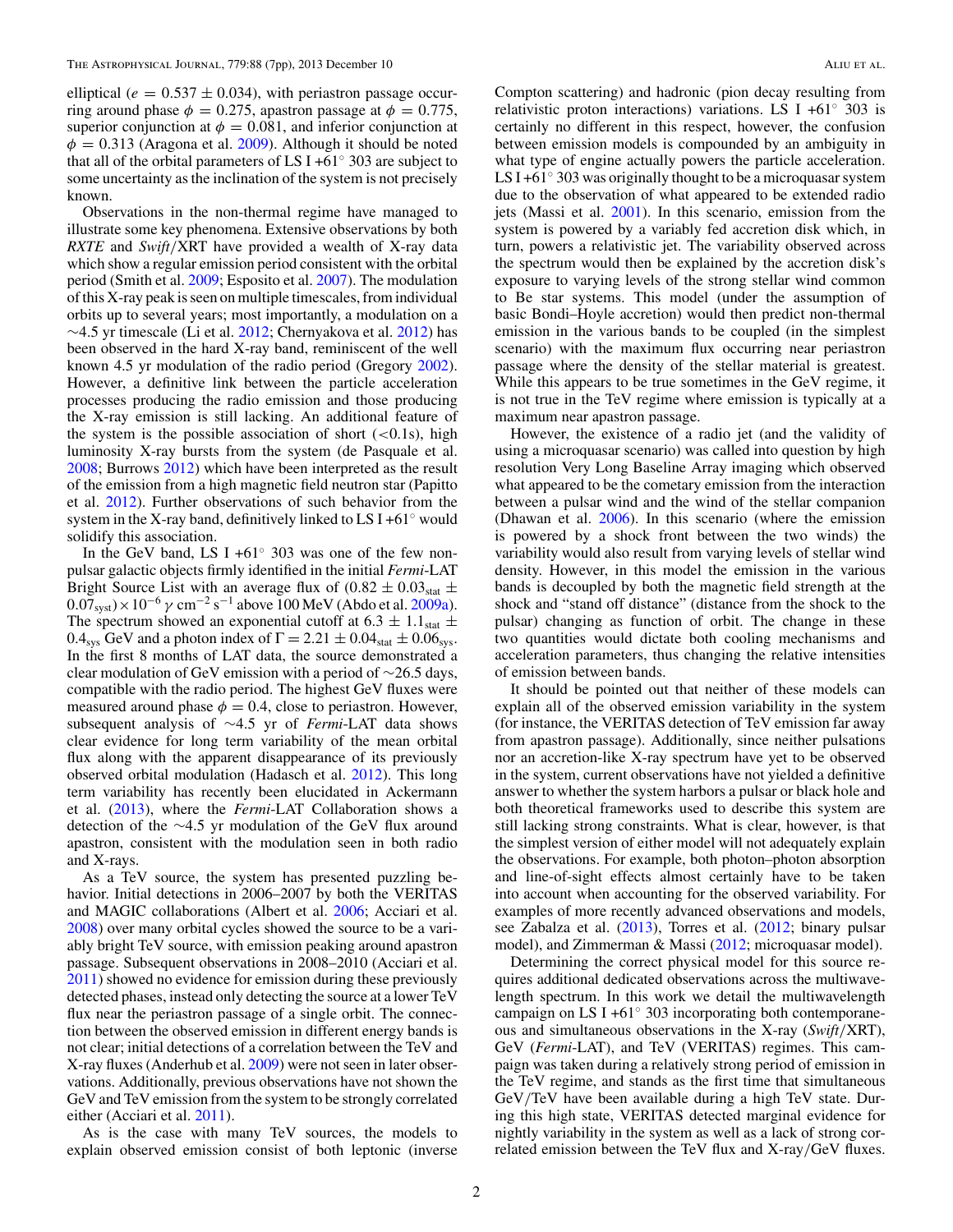<span id="page-3-0"></span>

**Figure 1.** VERITAS (*>*350 GeV daily integrations, top), *Fermi*-LAT (0.3-300 GeV, middle), and *Swift/*XRT (0.3–10 keV, bottom) light curves for LS I +61◦ 303 during 2011 December–2012 February. The data is also shown as a function of orbital phase (*φ*). VERITAS 99% flux upper limits are shown for points with *<*3*σ* significance and are represented by arrows. *Fermi*-LAT upper limits (90% confidence level) are also shown by arrows. The gray shaded regions represent the observations obtained simultaneously which are used for the X-ray*/*TeV correlation studies in this work.

Additionally, the spectral energy distribution (SED) obtained during these observations reveals a puzzling lack of detected emission between 30 and 200 GeV which makes the characterization of the gamma-ray emission non-trivial.

#### 2. VERITAS OBSERVATIONS

The VERITAS array (Holder et al. [2008\)](#page-7-0) of imaging atmospheric Cherenkov telescopes (IACTs), located in southern Arizona (1.3 km a.s.l., 31°40′30″ N, 110°57′07″ W), began four-telescope array observations in 2007 September. The array is composed of four 12 m diameter telescopes, each with a Davies-Cotton tessellated mirror structure of 345 12 m focal length hexagonal mirror facets (total mirror area of  $110 \text{ m}^2$ ). Each telescope focuses Cherenkov light from particle showers onto its 499-pixel photomultiplier tube camera. Each pixel has a field of view of 0.<sup>2</sup>15, resulting in a camera field of view of 3*.* ◦5. VERITAS has the capability to detect and measure gamma rays in the 100 GeV to 30 TeV energy regime with an energy resolution of 15%–20% and an angular resolution of <0.<sup>o.</sup>1 on an event by event basis.

VERITAS observed LS I +61◦ 303 beginning in early 2011 December (MJD 55911) until late 2012 January (MJD 55497), acquiring a total of 24.5 hr of quality selected, live-time observations. These observations provided detailed (although uneven) sampling of the phase bins  $\phi = 0.45{\text -}0.05$  of the binary orbit. Figure 1 shows the source light curve binned by both MJD and orbital phase. During the orbital phase regions of 0.5–0.8, the source was highly active, presenting a flux of 5–15  $\times 10^{-12}$  *γ*s cm<sup>-2</sup> s<sup>-1</sup> above 350 GeV, or approximately 5%–15% of the Crab Nebula flux in the same energy regime. For the entire 24.5 hr observation, VERITAS detected an



**Figure 2.** VERITAS SED obtained from the 2011*/*2012 observations. We also show the SED power-law fit to both higher (Acciari et al. [2008\)](#page-7-0) and lower (Aleksic et al. [2012\)](#page-7-0) flux states of the source.

excess of 791 events from LS I +61 $\degree$  303, equivalent to a detection at the 11.9*σ* significance level. The data are used to create a differential energy spectrum from 0.2 to 5 TeV which is reasonably fit by a power-law  $(\chi 2/n.d.f = 1.1/5)$ described by  $(1.37 \pm 0.14<sub>stat</sub>) \times 10^{-12} \times ((E/T T<sub>e</sub>V))^{-2.59 \pm 0.15<sub>stat</sub>}$  $\gamma s$  TeV<sup>-1</sup> cm<sup>-2</sup> s<sup>-1</sup>. A comparison of this spectrum with those obtained by previous measurements at different flux levels (Aleksic et al. [2012;](#page-7-0) Acciari et al. [2008\)](#page-7-0) shows no indication for variability in the spectral slope from the source across a wide range of flux levels (see Figure 2).

The observations of LS I +61 $\degree$  303 taken in 2011 also display an indication that the source may be variable in the TeV regime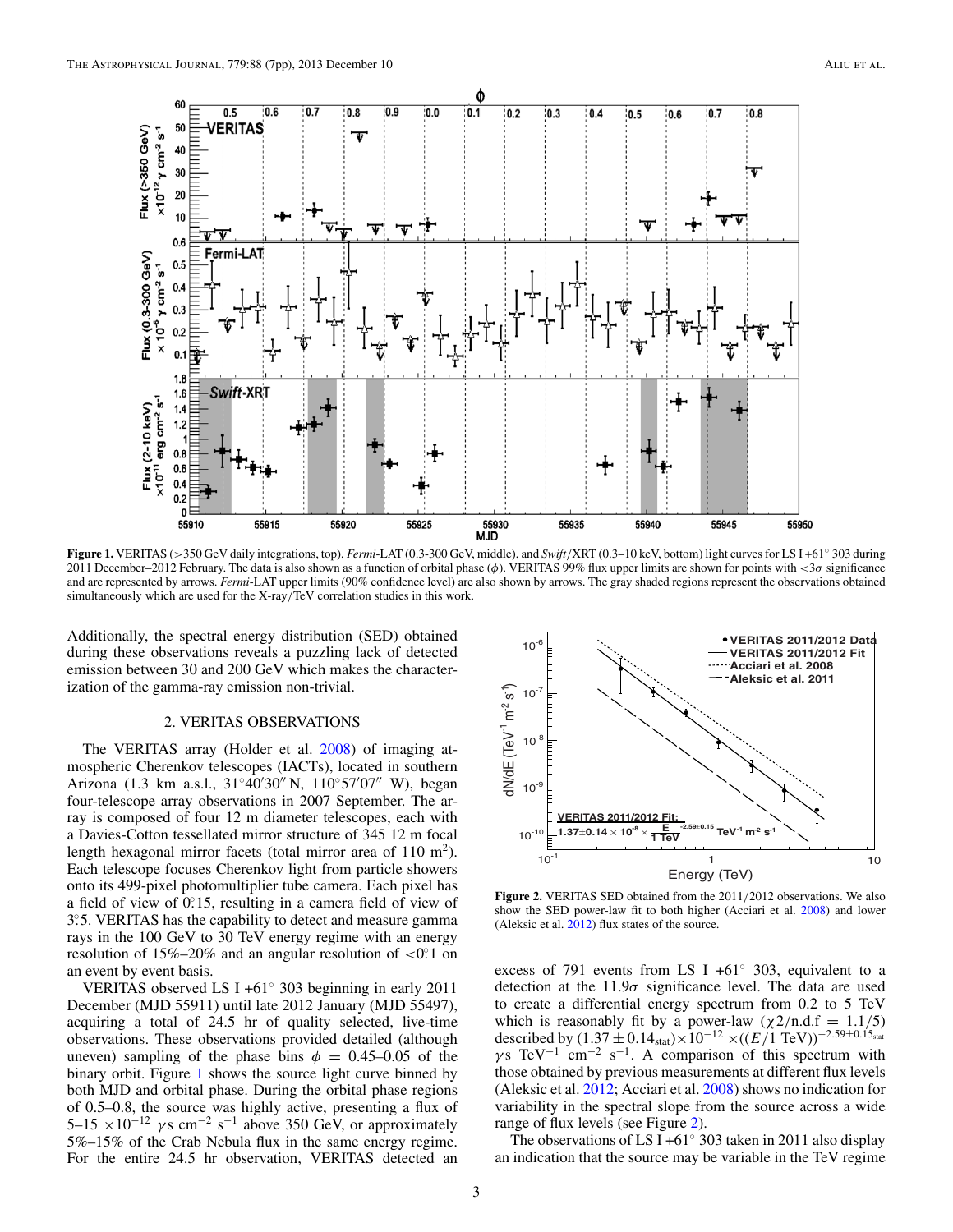#### The Astrophysical Journal, 779:88 (7pp), 2013 December 10 Aliu et al.

**Table 1** The Probabilities for Both the Flux Increase and Decrease per Each Pair of Nightly Separated Fluxes

| <b>MJD</b> | Flux $(>350 \text{ GeV})$<br>$\times 10^{-12}$ y s cm <sup>-2</sup> s <sup>-1</sup> | $p(F_1 > F_2)(\sigma)$                | $p(F_2 > F_1)(\sigma)$                |
|------------|-------------------------------------------------------------------------------------|---------------------------------------|---------------------------------------|
| 55911      | $-1.5 \pm 1.8$                                                                      | $<10^{-5}$ ( $<0.1\sigma$ )           |                                       |
| 55912      | $-1.02 \pm 2.0$                                                                     |                                       | $0.18(0.23\sigma)$                    |
| 55918      | $13.5 \pm 2.8$                                                                      | $0.99(2.72\sigma)$                    |                                       |
| 55919      | $3.7 \pm 1.3$                                                                       |                                       | $<10^{-5}$ ( $<0.1\sigma$ )           |
| 55919      | $3.7 + 1.3$                                                                         | $0.76(1.17\sigma)$                    |                                       |
| 55920      | $-0.77 \pm 2.0$                                                                     |                                       | $<10^{-5}$ (< 0.1 $\sigma$ )          |
| 55920      | $-0.77 \pm 2.0$                                                                     | $3.9 \times 10^{-3}$ (<0.1 $\sigma$ ) |                                       |
| 55921      | $-1.02 \pm 2.0$                                                                     |                                       | $7.6 \times 10^{-4}$ (<0.1 $\sigma$ ) |
| 55924      | $1.3 \pm 1.8$                                                                       | $<10^{-5}$ ( $<0.1\sigma$ )           |                                       |
| 55925      | $7.2 + 2.8$                                                                         |                                       | $0.69(1.01\sigma)$                    |
| 55943      | $18.6 \pm 3.3$                                                                      | $1.6 \times 10^{-3}$ (<0.1 $\sigma$ ) |                                       |
| 55944      | $18.6 \pm 2.8$                                                                      |                                       | $1.9 \times 10^{-3}$ (<0.1 $\sigma$ ) |
| 55944      | $18.6 \pm 2.8$                                                                      | $0.99(3.57\sigma)$                    |                                       |
| 55945      | $4.8 \pm 2.1$                                                                       |                                       | $<10^{-5}$ ( $<0.1\sigma$ )           |
| 55945      | $4.8 \pm 2.1$                                                                       | $7.4 \times 10^{-3}$ (<0.1 $\sigma$ ) |                                       |
| 55946      | $4.1 \pm 2.4$                                                                       |                                       | $4.0 \times 10^{-4}$ (<0.1 $\sigma$ ) |
| 55946      | $4.1 \pm 2.4$                                                                       | $<10^{-5}$ ( $<0.1\sigma$ )           |                                       |
| 55947      | $13.7 \pm 5.9$                                                                      |                                       | $0.47(0.63\sigma)$                    |
|            |                                                                                     |                                       |                                       |

**Note.** All probabilities shown are post-trials, accounting for nine trials (nine pairs of fluxes). All errors quoted are statistical only.

on a timescale much shorter than previously observed. While LS I +61◦ 303 is known to be a variable TeV source on the timescale of a single orbital period, the 2011 VERITAS observations indicate that the source may be variable on a nightly timescale. To test this hypothesis, we proceed by collecting the nightly absolute fluxes (Figure [1\)](#page-3-0) and finding the pairs of observations which are separated by one day. Nine such pairs of observations exists within the 2011 observations and their fluxes are shown in Table 1. To test for variability on a nightly timescale we choose to test against the null hypothesis that, given a pair of nightly separated fluxes  $(F_1, F_2)$ ,  $F_2$  was significantly larger than  $F_1$  (as well as the inverse hypothesis). Assuming that both the source fluxes and errors are normally distributed, we construct the two-dimensional Gaussian function:

$$
G(x, y) = \frac{1}{2\pi\sigma_1\sigma_2}e^{-\frac{(x-F_1)^2}{2\sigma_1^2} - \frac{(y-F_2)^2}{2\sigma_2^2}}
$$
(1)

where  $\sigma$  represents the errors on the measured fluxes, and *x* and *y* are both flux space variables. Within this parameterization, a constant flux from night to night is represented by the function  $y = x$ . The probabilities that  $F_2$  was greater than  $F_1$  (or vice versa) can then be obtained by examining the integral:

$$
\int_{-\infty}^{+\infty} dx \int_{x}^{+\infty} G(x, y) dy.
$$
 (2)

The resulting probabilities for  $F_1$  >,  $\lt F_2$  (Table 1) show marginal evidence that the source is variable on a nightly timescale. The observations taken on MJD 55918*/*55919 and MJD 55944*/*55945 show evidence for a flux decrease at the 2.7*σ* and 3.6*σ* significance level respectively. These significances are post-trials, accounting for nine trials (one trial for each nightly pair tested). We note that this analysis does not search for evidence of variability at any timescales other than the nightly

timescale. The flux differences present evidence for the TeV flux falling on a nightly timescale. However, we did not observe an increase in TeV flux on this same short timescale.

#### 3. MULTIWAVELENGTH DATA

#### *3.1. Swift/XRT*

The *Swift/*XRT data (Burrows et al. [2005\)](#page-7-0) were reduced using the HEAsoft 6.12 package. Event files are calibrated and cleaned following the standard filtering criteria using the xrtpipeline task and applying the most recent *Swift/*XRT calibration files. All data were taken in photon counting mode, with grades 0–12 selected over the energy range 0.3–10 keV. Since the count rate was below 0.5 counts  $s^{-1}$  for all data, no evidence for photon pile-up in the core of the point-spread function (PSF) is evident. The source events are extracted from a circular region of radius of 30 pixels (47.2 arcsec). Background counts are extracted from a 40 pixel radius circle in a source-free region. Ancillary response files are generated using the xrtmkarf task, with corrections applied for the PSF losses and CCD defects. The latest response matrix from the XRT calibration files is applied. To ensure valid  $\chi^2$  minimization statistics during spectral fitting, the extracted XRT energy spectra are rebinned to contain a minimum of 20 counts in each bin. Spectral analysis is performed with XSPEC 12.7. An absorbed power-law model, including the phabs model for the photoelectric absorption, is fit to each spectrum. A fixed column density is applied with an  $N_{\rm H}$  of 6.1 × 10<sup>21</sup> cm<sup>-2</sup> (Rea et al. [2010\)](#page-7-0). The spectral index of the source varied from  $-2.5$  to  $-1.1$  with reduced  $\chi^2$  values ranging from 0.2 to 1.6. As observed in Smith et al. [\(2009\)](#page-7-0), the data show evidence for a correlation between the spectral index of the source and the 0.2–10 keV flux, with a Pearson correlation coefficient derived of  $0.8 \pm 0.1$ .

The overall *Swift/*XRT light curve was extracted in the energy range of 2–10 keV and is shown in Figure [1.](#page-3-0) There were eight *Swift/*XRT observations that were taken simultaneously with VERITAS data (shown by gray bars in Figure [1\)](#page-3-0). In order to compare the VERITAS flux measurements with previous X-ray–TeV correlation studies, the 350 GeV fluxes were interpolated to 300 GeV fluxes using the fitted spectral index of −2*.*59 derived from the current observations. Both the VERITAS*/Swift* observations taken in 2011*/*2012 as well as archival VERITAS and MAGIC measurements (Acciari et al. [2011\)](#page-7-0) are shown in Figure [3.](#page-5-0) The correlation factor derived from the  $2011/2012$  observations was  $0.36 \pm 0.32$ , consistent with two uncorrelated datasets. Including all simultaneous X-ray*/*TeV pointings from VERITAS and MAGIC results in a correlation coefficient of  $0.33 \pm 0.14$ , which is consistent with no correlation.

#### *3.2. Fermi-LAT*

*Fermi*-LAT (Atwood et al. [2009\)](#page-7-0) analysis was performed on all available photons in the 0.3–300 GeV band obtained between 2011 December 1 (MJD 55896) and 2012 February 1 (MJD 55958), in order to overlap as closely as possible with the VERITAS observations. The data were analyzed using Science Tools version v9r31p1, available from the Fermi Science Support Center (FSSC). $28$  Standard data quality cuts for Pass 7 event reconstruction were applied as recommended by the FSSC, with only "source" (class 2) events being used for analysis. Other standard cuts were also applied (e.g., zenith

 $28$  <http://fermi.gsfc.nasa.gov/ssc/>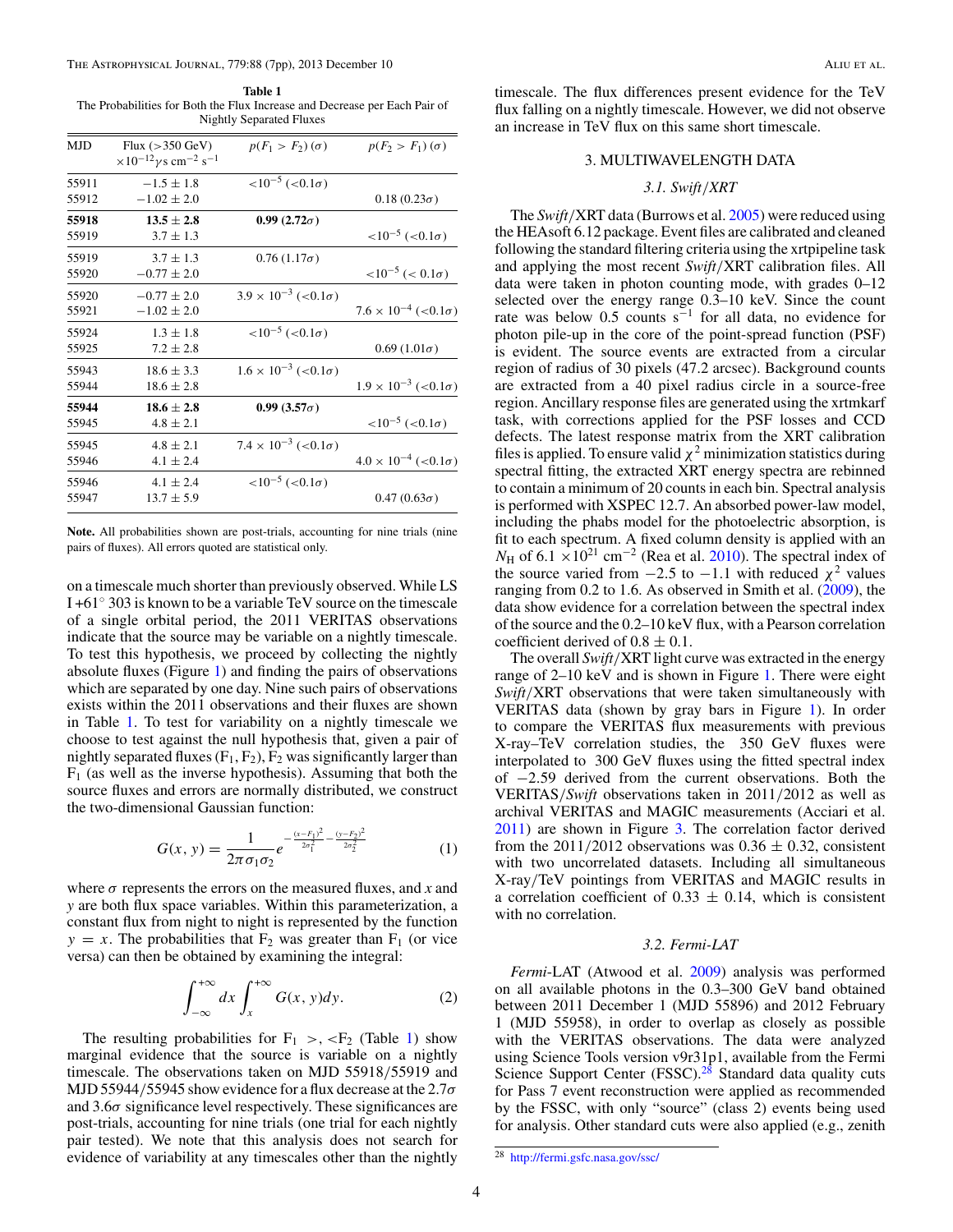<span id="page-5-0"></span>

**Figure 3.** Comparison of the strictly simultaneous *Swift/*XRT and VERITAS data points. The data shows a correlation coefficient of 0.36 ± 0.32, consistent with two uncorrelated data sets.



**Figure 4.** Comparison of nightly VERITAS and *Fermi*-LAT flux points. Analysis of the data results in a correlation coefficient of 0.1  $\pm$  0.3, consistent with two independent data sets.

angle larger than 100◦ in order to reduce the contamination from atmospheric secondary gamma rays from near the Earth's limb Abdo et al. [2009b\)](#page-7-0).

The LAT light curve was produced using the python likelihood tools and scripts available from the  $FSSC<sup>29</sup>$  A region of interest (ROI) of 10◦ was chosen and a model file incorporating all 2FGL sources within a region of 15◦ was used for the initial fit. In this fit, all source showing a test statistic (TS) value of less than 1 for the data interval chosen were excluded. Additionally, all source more than 5◦ from the center of the ROI had fixed parameters in the model fitting. The resulting model was used to produce the daily binned lightcurve (shown in Figure [1\)](#page-3-0), by fixing all 2FGL source model parameters (with the exception of LS I +61◦ 303 and the nearby pulsar 2FGL J0248.1+6021). To test for any correlation between the GeV and TeV flux, a correlation coefficient between the overlapping observations is

calculated, with a coefficient of  $r = 0.1 \pm 0.3$ , consistent with two uncorrelated datasets (see Figure 4).

For spectral analysis, a binned maximum-likelihood method (gtlike) was used with an energy dependent ROI ranging from  $2°$  to  $10°$ . In order to determine the background, the 2FGL catalog (Nolan et al. [2012\)](#page-7-0) was used to account for the emission from all sources within a radius ranging between 3<sup>◦</sup> to 15◦ (also a function of energy). The spectrum is satisfactorily fit (reduced  $\chi^2$  value of 1.97 with 5 degrees of freedom) by a power law with exponential cutoff of the form  $A \times (E/1 \text{ MeV})^{-\Gamma} \times \exp^{-(E/E_{\text{cutoff}})}$ , with  $A = (2.5 \pm 0.9) \times$ 10<sup>-4</sup> *γ* s MeV<sup>-1</sup> cm<sup>-2</sup> s<sup>-1</sup>, Γ = 2.13 ± 0.06, and  $E_{\text{cutoff}}$  =  $3.98 \pm 0.42$  GeV (see Figure [5\)](#page-6-0). When comparing this spectrum to the one observed by VERITAS during contemporaneous observations, it is clear that the emission seen by *Fermi*-LAT experiences a dramatic fall off that is not observed in the TeV regime (see Figure [5\)](#page-6-0). Since VERITAS observed the source at relatively large zenith angles ( $30^\circ$ – $35^\circ$ ), the energy threshold of

<sup>29</sup> <http://fermi.gsfc.nasa.gov/ssc/data/analysis/user/>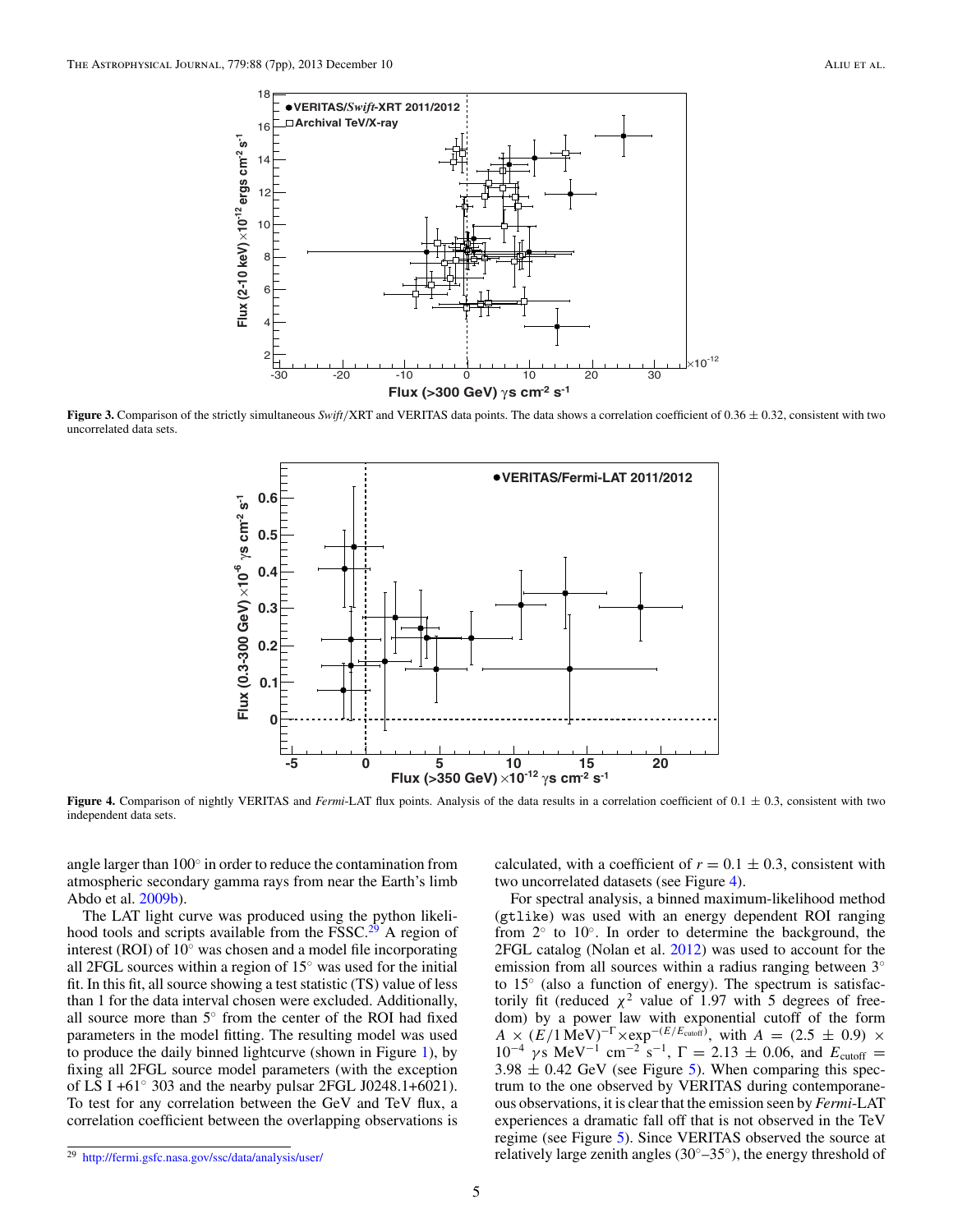<span id="page-6-0"></span>

**Figure 5.** VERITAS and *Fermi*-LAT spectral energy distribution.

the TeV observations do not allow for a detailed examination of the 100–200 GeV energy range.

#### 4. SUMMARY AND DISCUSSION

We have presented the results of a comprehensive multiwavelength campaign of the TeV binary LS I +61◦ 303 using VERITAS, *Swift/*XRT, and *Fermi*-LAT observations. The source was detected strongly in the TeV regime while not showing a significant correlation with the observed emission in the X-ray or MeV–GeV regimes. The VERITAS differential energy spectrum obtained from these observations is well fit by a power law with spectral index consistent with previously published observations. The combination of the differential energy spectra obtained by both *Fermi*-LAT and VERITAS during the same time period reveals a puzzling lack of detected emission in the 1-200 GeV range. While the observation of this apparent discontinuity is not new (for example, Hadasch et al. [2012\)](#page-7-0) the previous GeV–TeV multi wavelength SEDs of LS I +61 $\degree$  303 have, up until now, been constructed with data taken from various epochs. The observations detailed here represent the first time that a contemporaneous SED has been constructed with *Fermi*-LAT and IACTs since the launch of *Fermi* in 2008. The distinctive cutoff seen in the *Fermi*-LAT data, coupled with the significant detection of emission in the *>*200 GeV VERITAS energy range during the contemporaneous observations detailed in this work indicate that the observed emission in the *Fermi*-LAT*/*VERITAS energy ranges is produced by two separate populations of particles. While we allow for the possibility that short term spectral variability in the *Fermi*-LAT energy regime could, in principle, produce a direct connection to the VERITAS TeV points, we consider such behavior unlikely given the spectral stability of the source in the *Fermi*-LAT regime (Abdo et al. [2009a\)](#page-7-0).

Given that the GeV spectral cutoff observed in LS I +61 $\degree$ 303 is strongly reminiscent of the typical cutoff shape seen in known *Fermi*-LAT pulsars, it is natural to suspect that emission in the system is indeed powered by an energetic pulsar. This model, as first proposed in Maraschi & Treves [\(1981\)](#page-7-0) and later developed and modeled in detail by Dubus [\(2006\)](#page-7-0), explains the observed gamma-ray emission in LS I +61 $\degree$  303

(as well as other known TeV binaries such as LS 5039 and PSR B1259-63) as being produced by the rotation power of a young pulsar. The inclusion of a pulsar in the system allows for much more flexibility in producing disparate populations of energetic particles (as appears to be observationally required in systems such as LS I +61 $\degree$  303 and LS 5039) as there can be multiple acceleration regions for GeV*/*TeV energy particles: the inner pulsar magnetosphere, the shock interface between the pulsar and stellar winds (as well as multiple shocks separated by a contact discontinuity, as in Bednarek [2011\)](#page-7-0), acceleration within the pulsar wind zone (Sierpowska-Bartosik & Torres [2008\)](#page-7-0), and potentially Coriolis effect generated shock fronts on scales much larger than the binary system (i.e., Zabalza et al. [2013\)](#page-7-0).

If we assume that the TeV emission is produced in the shock interaction between the two winds, and that the GeV emission is produced in a second acceleration region or different seed particles, then it is possible that the GeV emission might be produced in the inner regions of the pulsar magnetosphere. The observed GeV variability could then be explained by absorption effects as the pulsar travels through the varying stellar wind density of the Be star. This would offer a natural explanation for the lack of GeV emission in the arguably similar TeV binary system HESS J0632+057; the pulsar beam in that system could be pointed away from our line of sight. Bednarek [\(2011\)](#page-7-0) argues against the pulsar magnetosphere being the source of the GeV emission in the GeV*/*TeV binary systems, citing the lack of GeV emission from PSR B 1259-63 away from periastron where absorption effects should not play a strong role. This is indeed true and would necessitate a different mechanism for GeV emission in PSR B1259-63; however, given the relative uncertainty in the various physical parameters of the known TeV binaries, it is entirely possible that different mechanisms for emission could be at work in the different binary systems.

The identification of LS I +61 $\degree$  303 as a binary pulsar system is certainly not clear. For instance, despite many extensive searches Cañella et al.  $(2012)$  $(2012)$ ; McSwain et al.  $(2011)$ , no pulsations have ever been detected, although it is possible that the dense stellar environment of LS I +61◦ 303 might preclude such a detection.

The observations presented here also reveal the first strong evidence (99.97% confidence) for nightly variability in the source.